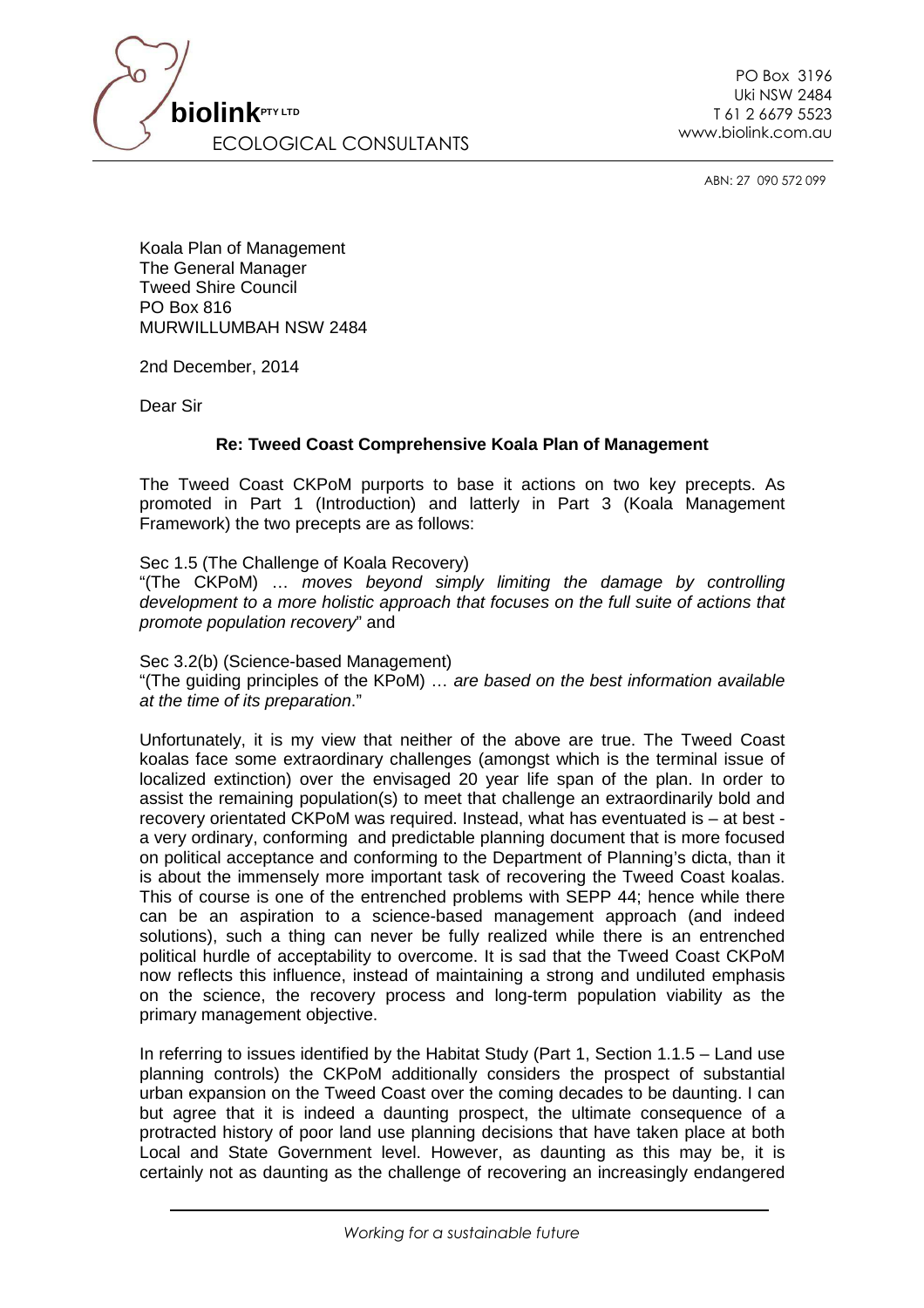koala population that  $-$  in my view  $-$  will now progressively succumb to apathy, complacency and ineptness now embedded in the CKPoM. Recovery is not affected by simply preparing a plan and/or stating within it that the process will be activated. Once identified, the processes that drive decline must be dealt with promptly and assertively (not just talked about or delegated to some future strategy). This is where the plan fails and why it will potentially preside over the continued and ongoing decline of the Tweed Coast koalas.

There is a lot I could say about the minutiae of the CKPoM, aspects of which go to matters such as a lack of familiarity with current literature and application of the best information concept. However, there is little point in such an undertaking when what must otherwise be the central platform of the CKPoM – koala recovery – can no longer be guaranteed. For that reason I have concentrated below on what I perceive to be the major shortcomings, doing so in decreasing order of priority.

# **Part 8 Reducing Koala Road Mortality**

At this point in time, by far the biggest threat to long-term survivorship of the Tweed Coast koalas is the extent of ongoing road mortality. Based on knowledge regarding the number of koalas known to have been killed since completion of the habitat study in 2011, I would estimate that the mortality rate through road strike alone currently approximates 5% - 6% of total remaining population size annually. What has the draft CKPoM done to tackle this issue – nothing really, inter alia proposing a 'strategy' that will reaffirm what we already know, coupled with 'identification and investigation of opportunities for retro-fitting…' resulting in an envisaged 5 year program of works that can only be implemented if and when funding becomes available.

More dead koalas….

## **Part 7 Koala Habitat Restoration**

Despite their increasing proximity to localized extinction arising from ongoing roadkill, the matter of restoring integrity to the remaining habitat patches within the Tweed Coast also remains unresolved by the CKPoM.

Trees take time to grow but the Tweed Coast Koalas do not have a lot of time left. There is a substantive body of literature on the ecological consequences of fragmentation and for this reason it must be afforded nearly the same priority as that of dealing with the road-kill issue (what use is the habitat if there are no koalas left to use it). While I applaud and commend the efforts of the Koala Connections project it is not of itself the long-term solution to habitat reconstruction and/or embellishment within the Tweed Coast. Actively committing and establishing a timeline for the rapid infilling of gaps in existing and critically important habitat areas such as Black Rocks is fundamental to assisting future survival prospects for this crucial koala population hub. To see this issue increasingly trivialized as not of a sufficiently high priority demonstrates a complete disregard for the severity of the challenges ahead of the Tweed Coast koalas. Instead the CKPoM proposes another strategy that will have its initial focus in the Round Mountain area. While I can acknowledge a Bradley-type principle in play here (working within large patches and from the inside out first), the situation for the Tweed Coast koalas is clearly beyond a first-principles approach such that all readily available areas should be afforded equal priority for habitat restoration purposes.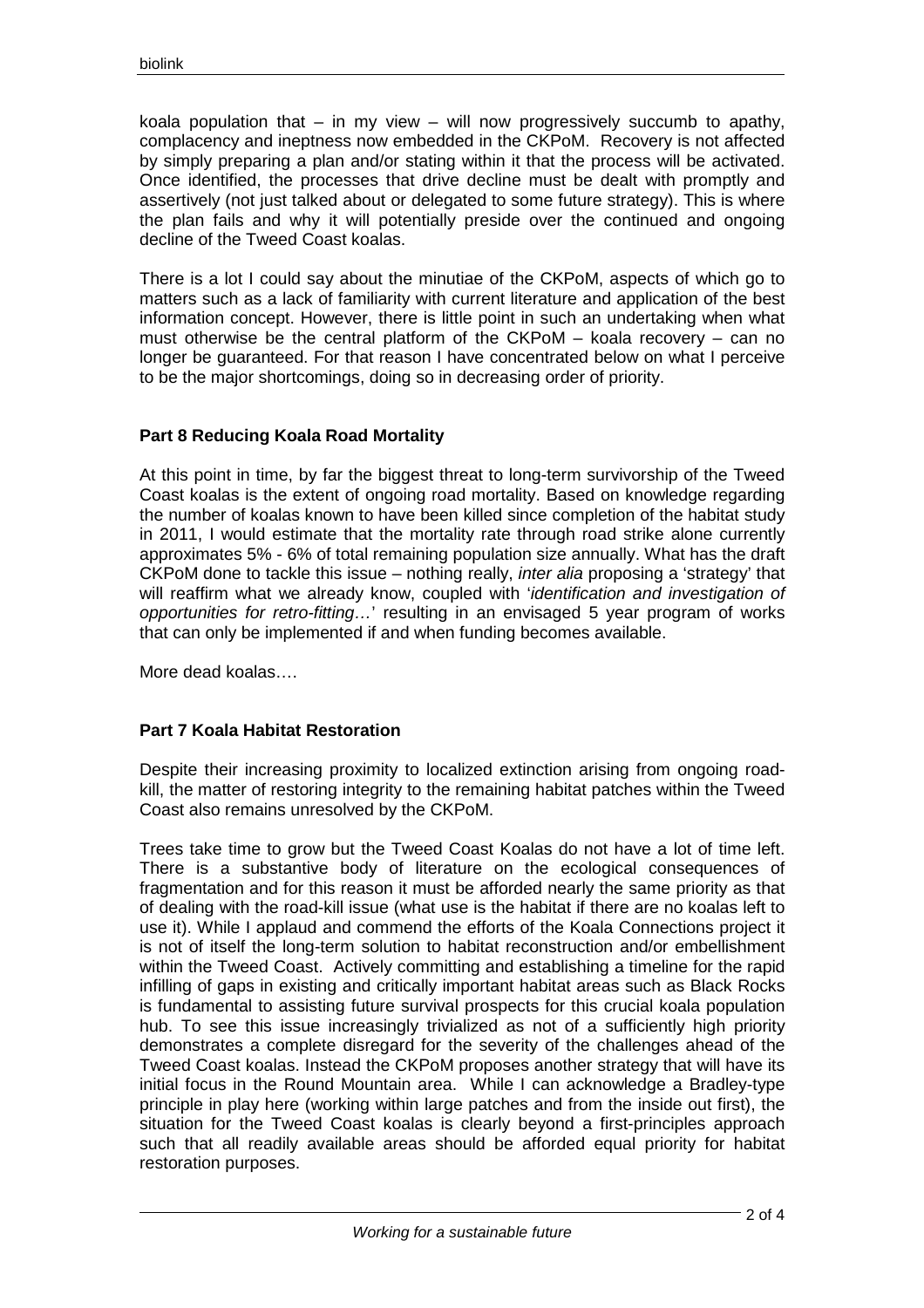# **Part 5 Development Assessment**

There are a number of aspects of this Part of the CKPoM that concern me, including such things as to what constitutes an actively used tree. Moreover, Council officers apparently have some discretionary powers as to whether trees remain or stay. This is also an unacceptable outcome in the absence of inclusion of a transparent assessment methodology by which Council officers can make such decisions.

Given the status of the Tweed Coast koala population, that the plan even considers the removal of preferred koala food trees from areas being used by koalas is concerning, more so – as I have alluded to above - when the parameters by which usage is supposedly determined remain nebulous. The concept of small development/large development as articulated in the CKPoM (and excluding such things as are identified in  $2^{nd}$  paragraph of Sec 5.6.1) is similarly poorly framed and has no ecological or scientific support. In instances where tree removal results the end result for koalas are the same - all that differs is the scale of the impact. Again, the dire situation of the Tweed Coast koalas warrants abandonment of such considerations as tree removal; the same applies to the 1 ha exclusion rule now required by Department of Planning, surely this cannot be allowed to be applied within Koala Management Precincts and the CKPoM is the poorer for not challenging it up front.

# **Part 13 Monitoring & Reporting**

It is important that this part of the CKPoM does more than simply document the trajectory to localized extinction of the Tweed Coast koalas. Current thinking in terms of long-term koala monitoring programs are increasingly leaning towards 2 x 5 approach with monitoring of permanent sites every two years followed by a major review every 5 years. The intent of the biennial survey approach is to enable intergeneration trends to be quantified with (in the case of declining populations) intervention points identified in the event of (say) ongoing reduction in habitat occupancy rate over two successive monitoring events. As currently proposed, monitoring of the Tweed Coast Koala population every three years will enable only one inter-generational assessment and so reduces the chances of a successful intervention.

## **Concluding remarks.**

As stated earlier and despite misgivings about several other aspects of the draft CKPoM, I have deliberately kept this submission brief. Much of the history of what will potentially happen on the Tweed Coast has already been written elsewhere. I would invite Council staff and Committee members to familiarise themselves with the history of the decline to extinction of the Avalon koalas on the Barrenjoey peninsula on the northern beaches near Sydney. On the basis of what is currently contained in the Tweed Coast CKPoM, history is about to repeat itself and indeed, we are already a fair way down the track.

While some of the preceding comments may appear overly critical, that is not the intent of this submission. Rather I have attempted to highlight the underlying urgency of the need for assertive action by identifying inadequacies that  $-$  for the most part  $$ can be readily rectified if the will is there. By way of example, how encouraging it would have been to read (in the context of Reducing Koala Road Mortality) that the CKPoM committed Council to actively funding/contributing to and/or participating in the trialing of new WID (Wireless Identification Device) technology in known koala road-kill black spots. How encouraging it would have been (in the context of Koala